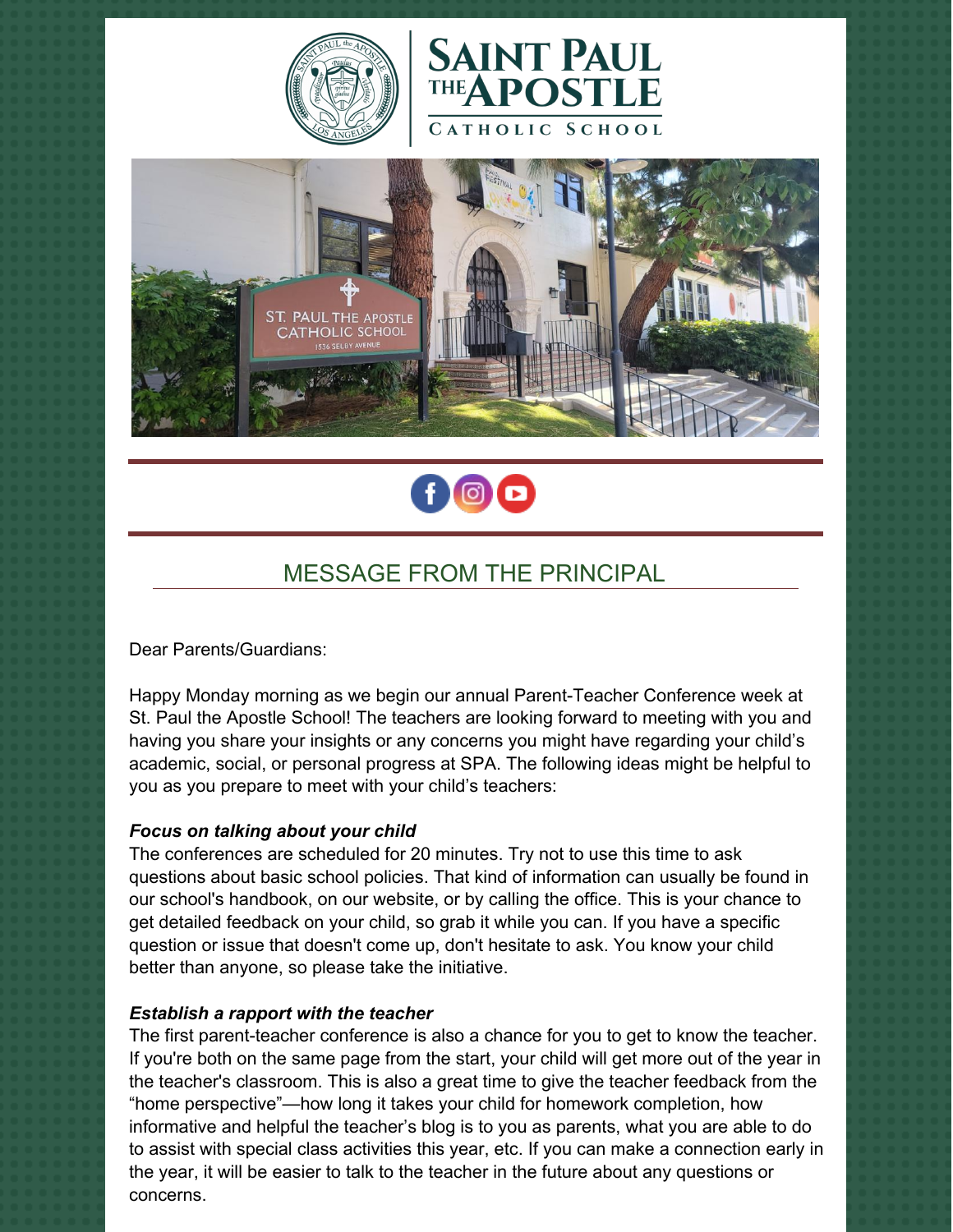#### *Be ready to listen*

Every parent wants to hear how wonderful his or her child is — and the teacher will tell you about your child's special skills and achievements. But one of the main functions of these conferences is to also point out areas where your child has room to develop. The teacher may even suggest testing, special tutoring, or some needed change in your child's behavior. The point of this meeting is to get an assessment of how your child is doing in school and to look for ways you can help him do even better.

## *Size up the social scene*

How well your child fits in socially can affect how well she learns. Ask the teacher how she gets along with the other students. Does the teacher have any concerns about your child's ability to get along with others and participate in class?

## *Give the teacher relevant information*

Let the teacher know of any changes at home. A new baby, a divorce, or the loss of a loved one in the family can all affect the way your child behaves in the classroom.

## *Leave with an action plan*

Before leaving determine the best methods for following up with the teacher. You may think of other questions later so find out the best way to ask them. As you end the conference, review any decisions that you've made together. And if you feel it's necessary, request another meeting.

Remember that at St. Paul the Apostle School we all have the same goal:*to help your children succeed to the best of their ability!*

Peace and Blessings,

Crystal Pinkofsky Principal

# **ANNOUNCEMENTS**

## **NOON DISMISSALS THIS WEEK!**



As previously stated, conference meetings will be held beginning today, November 15, through Friday, November 19. **Please note that school will dismiss at 12:00 every day this week.** If needed, After-School Care will be available each day from 12:00 p.m. until 6:00 p.m. Please remember to pack your child a lunch if he/she will be in After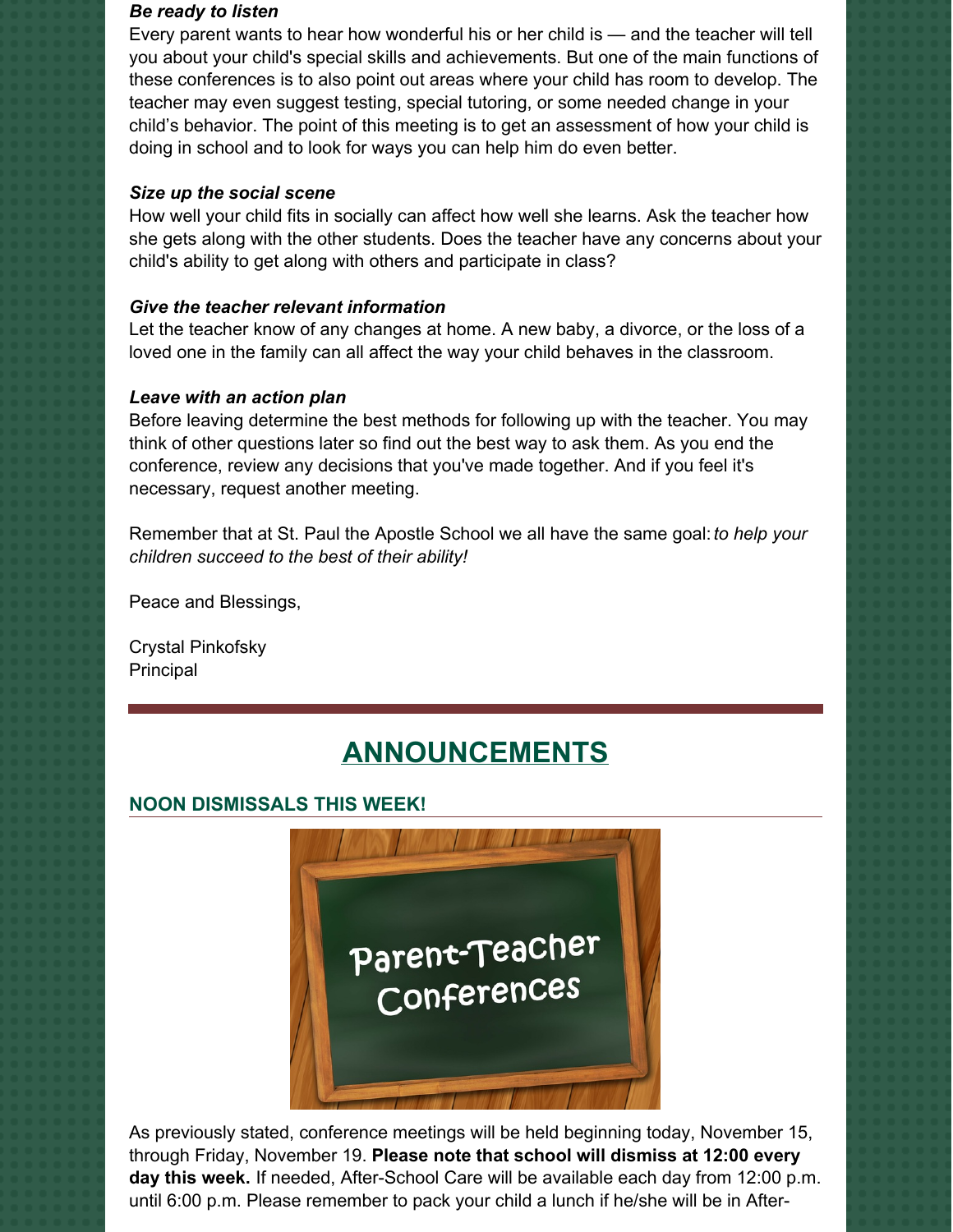School Care.

## **SPA NIGHT OF LIGHTS**



Everyone is invited to join us for a special Advent evening of music and celebration on December 4, following the 5:00 Saturday evening Mass. This event will be held from 6:00 p.m. until 9:00 p.m. Families are invited to sign-up to walk-through the collection of beautiful family creches and creatively decorated Christmas trees. The walk will begin in the church, and will proceed along a lit pathway to the Parish Center where you will be able to enjoy the Hot Chocolate & Coffee Bar, the Wine & Eggnog Bar, some delicious cookies and other treats. Please note that masks will be required inside the church and Parish Center.

**SPA Community Crèche Display:** You are invited to bring your personal home crèche (nativity scene) to display inside the church. Each set will be numbered and labeled with your name. If you have a special set that you would like to have on display please click on this link, **[Creche](https://r20.rs6.net/tn.jsp?f=001bpQnVBmfFLWzJDL99dbsQ1tyMHozCf9l-lZEy6HF8KYOsDeJjL23Y27v5QMZ6XkGXRGyOiHat2FyTanbAyhNPghO5O5hVQBn8cG8v8V5gEBRqtGnTtG6N2QwF1-4yY98XKLvmGBCHES4f4rHY9343tCbf07X8YjwPXEhR0fR7Afc6IMU52-ozW6soCxhyPIqxkEEY2u6cleOA19Er46lt6yJw-sZuNQHPqqrJyll2Wu39Gwu2glWu-MJ2K8C4l7yhb8owYXBW8UnL37cWev1iqpUE4T6OnSF&c=ZVnHewhkeBj_fjz2ieInVPHgsycds2hR4w5gj1Ux315y6Y34OSeuwg==&ch=Qv60jGo1EQ-YsKF3kKoSzBs9uf1cKKUxjqjsqRAcPIZ0UfKA3WIH2Q==) Sign Up**.

**Night of Lights Event Tickets and Sign-Ups:** Sign-up for a timed entry slot (one slot per household). Time slots are available every 30 minutes from 6:00 - 9:00 p.m. Each household may come *anytime* during the 30-minute slot, but please limit your time in the church and inside the Parish Center to the allocated 30 minutes as a courtesy to others. Everyone is invited to stay after the tour and enjoy refreshments outside the Parish Center. Please click on the button below to sign-up for your timed entry.

## **Event [Tickets](https://r20.rs6.net/tn.jsp?f=001aNtUMhxZpFzNsYQPlVbrkaZPaWCs6ZLU_sG80dwGF-bHKWQZqUwoA5lJflziRzT1RytxNDZJWUNbISV2e_SDmZjgXVp81MvK2kZBgsJfW6PbURrn1ahvnlk2O-zhxalv7cniJxkA2mypPf85tmcmqD92qLYfY1GjIjyaB_aI3jhlJgze9CAChE2Phkrq_OfjSSMhq73BH-a5-5aXGy8DKg==&c=Jq3J6IYW9Y4RqCZedQG7n3Wj95OfiAvScJgQZvXkBYOwTwN95uof6Q==&ch=4stAJ8poqI4abPts-hIQ5-dqNbNZv0HUNo1rHX0MJXAmT9L6jpnQfg==)**

The suggested donation for tickets is \$10/person or \$25/household. Click on the links below to purchase your tickets and sign up for a time.

#### **Timed Event [Sign-Up](https://r20.rs6.net/tn.jsp?f=001aNtUMhxZpFzNsYQPlVbrkaZPaWCs6ZLU_sG80dwGF-bHKWQZqUwoA5lJflziRzT1sRf1aKnwifuZzzz9se-eDnTkBmOI-IQxcvgMMgoBcWKqLmJQ1No1iiOAhHTOusH4TdcXQXmyFkuL0D59C3jL4jNNw3MlaJgPFYaZ8kvy5acVNkOYOQBlxh-hvVeAZmOt&c=Jq3J6IYW9Y4RqCZedQG7n3Wj95OfiAvScJgQZvXkBYOwTwN95uof6Q==&ch=4stAJ8poqI4abPts-hIQ5-dqNbNZv0HUNo1rHX0MJXAmT9L6jpnQfg==)**

## **SPA ADVENT FAITH GROUPS**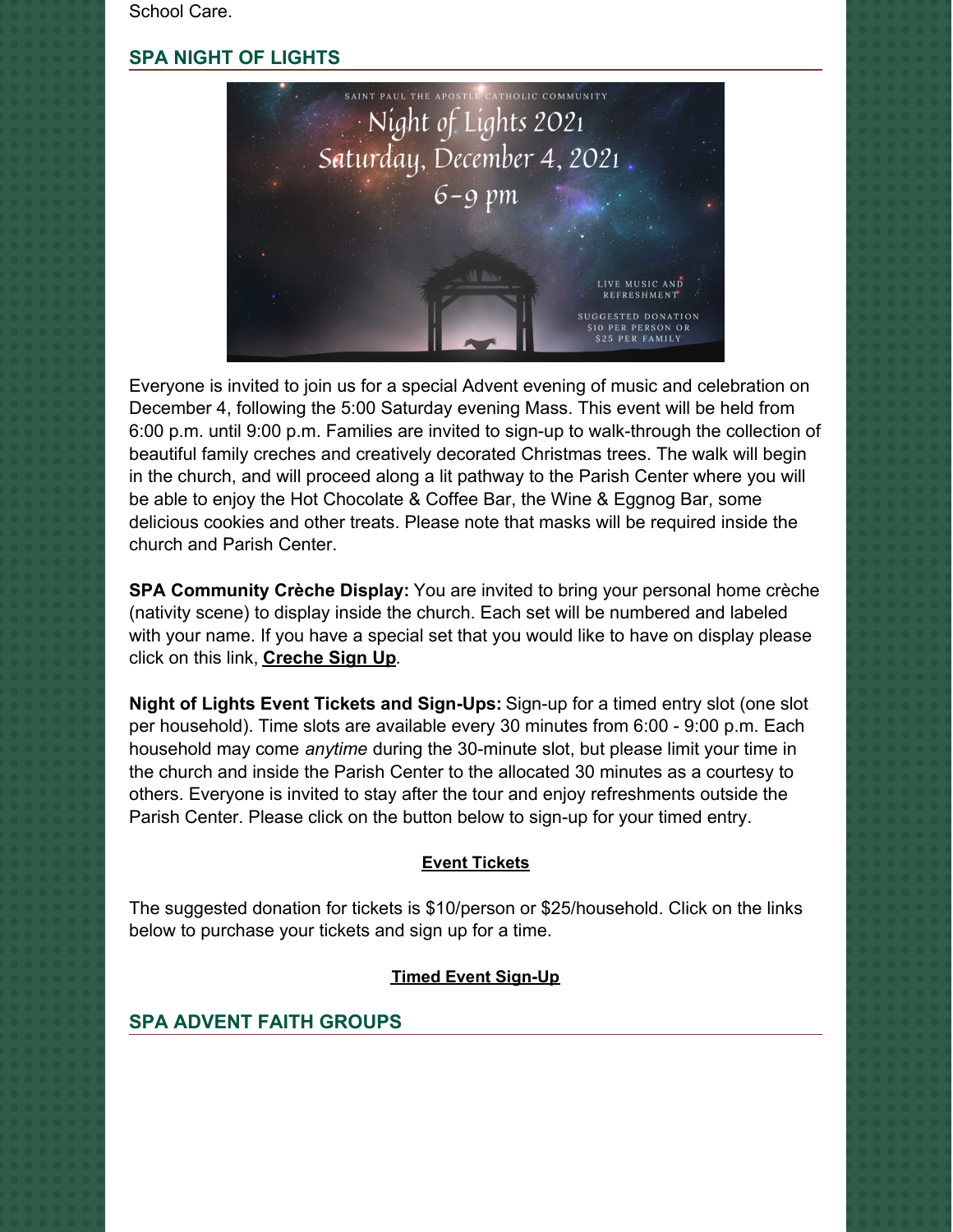

Everyone is cordially invited to experience the season of Advent in a meaningful way. Small Advent faith groups are being formed now. The groups will meet once per week, for four weeks leading up to Christmas. The meetings will be held through Zoom and/or in person. If you are interested please contact Tami Georgeff at 310-903-3451 or at **[Tamigeo1224@gmail.com](mailto:Tamigeo1224@gmail.com)**.

## **2022 YEARBOOK ORDERS**



It's time to order your 2021-2022 St. Paul the Apostle School yearbook! Don't miss out! It is a wonderful way to remember the school year! You can just click **[HERE](https://www.prestoregister.com/cgi-bin/order.pl?ref=spapostle_school&fm=3)** to order.

\$35- if ordered between November 16th – December 17th \$45- if ordered between December 18th – January 18th \$55- if paid for in June during yearbook distribution, but there is no guarantee there will be any yearbooks left.

## **SPA COVID TESTING**



Our next round of COVID testing for all faculty, staff, and students will be held this **Wednesday, November 17**, beginning at 8:15 a.m. The **ONLY** document your children will need to have for testing is a dated and signed copy of the **COVID-19 Patient Test Request Form.**

**Please note that students in grades 4 – 8 may receive the NOSTRIL swab or NASAL swab. If this is the type of COVID**

**test you want for your child, just check either one of those boxes on the form, otherwise, he/she will receive the MOUTH swab.**

When completing the Patient Request Form, please remember to **include your email address** so that the results of the lab test can be sent directly to you, as well as Nurse Anderson. **We strongly suggest that you TYPE the requested information onto the form so that everything—including your email address—is legible**. Keep in mind that we are not using a "rapid" test, so we should expect to receive the results in approximately 24 hours. If you have not received the results by then, please contact the lab or Nurse Anderson. Any measures that we can take to help keep our community safe is well worth the effort. Thank you for your cooperation regarding this very